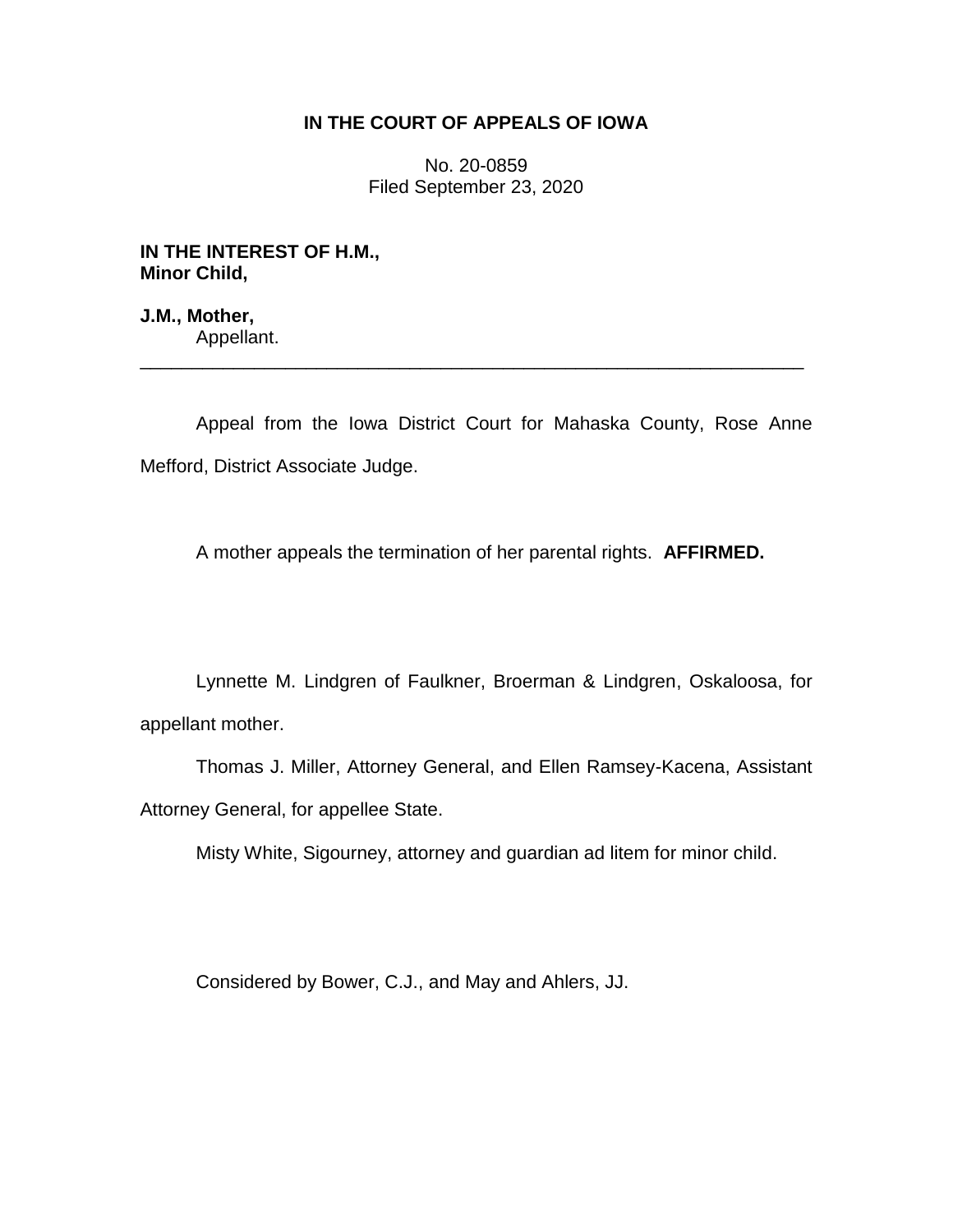## **BOWER, Chief Judge.**

A mother appeals the termination of her parental rights to her two-year-old child, contending termination of her parental rights is not in the child's best interests.

This family came to the attention of the department of human services (DHS) in May 2018 due to concerns of the mother's methamphetamine use while being a caretaker for her three children (including H.M.) and two minor siblings. The mother agreed to voluntary case management through DHS. In September 2018, the DHS social worker providing case management learned the mother was not attending substance-abuse treatment as recommended. The mother also became difficult to reach by Family Safety, Risk, and Permanency services providers. The social worker requested the mother submit to drug testing, the results were received on October 19 and came back positive for methamphetamine. A child-in-need-of-assistance (CINA) petition was filed.

The mother's children were adjudicated CINA in November. The children remained with the mother until January 8, 2019, at which time H.M. was removed from the mother's care and placed with a friend.<sup>1</sup> On March 15, H.M. was moved to a relative placement. However, the relative asked that H.M. be placed elsewhere in August, so H.M. was again moved to the home of a maternal aunt.

The mother entered a residential treatment program in October and H.M. was returned to the mother's care when she was in the residential treatment facility. Unfortunately, the mother again tested positive for methamphetamine after she left the treatment facility. On January 24, 2020, H.M. was again placed with

 $\overline{a}$ 

 $1$  The other two children were placed with their biological father.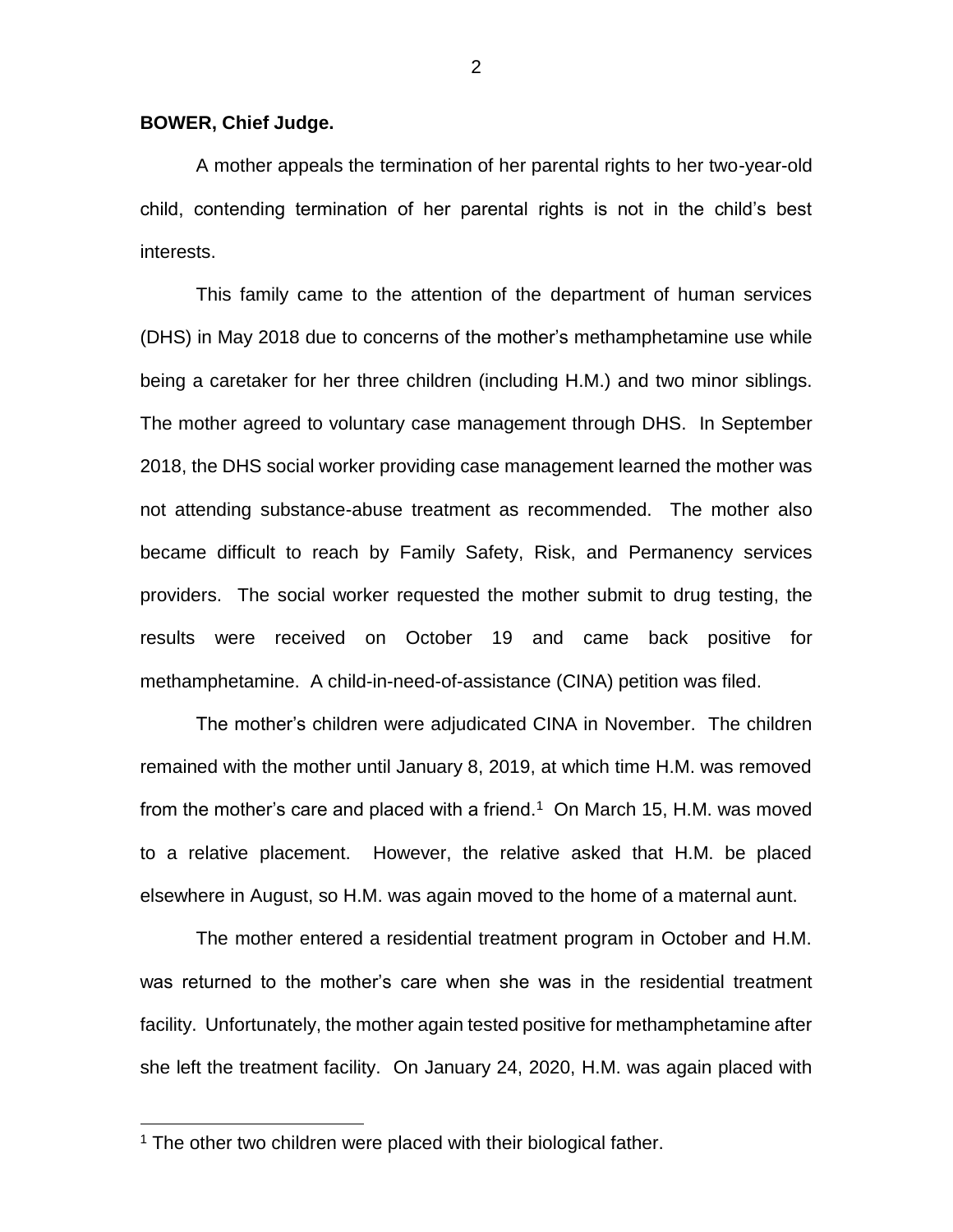her maternal aunt, where the child remained at the time of the May 26 and June 2 termination-of-parental-rights hearing. The mother continued to use methamphetamine at the time of the hearing and was without transportation and housing. The juvenile court terminated J.M.'s parental rights to H.M. under Iowa Code section 232.116(1)(h) and (*l*) (2020). The mother now appeals

"We review proceedings terminating parental rights de novo. We are not bound by the juvenile court's findings of fact, but we do give them weight, especially in assessing the credibility of witnesses." In re Z.P., \_\_\_ N.W.2d  $\blacksquare$ , \_\_\_, 2020 WL 5268435, at \*3 (Iowa 2020) (citation omitted).

Because the statutory grounds for termination are not disputed, we turn to whether to termination of parental rights is in the child's best interests. *See In re P.L.*, 778 N.W.2d 33, 39–40 (Iowa 2010). The mother asserts she has a close bond with H.M. and notes that the child is in the care of a relative.

In determining whether termination of parental rights is in the child's best interests, we must give primary consideration to "the child's safety, . . . the best placement for furthering the long-term nurturing and growth of the child, and . . . the physical, mental, and emotional condition and needs of the child." Iowa Code § 232.116(2). This assessment may include whether the child has been placed into a foster family, the extent to which the child has been integrated into the family, and whether the foster family is able and willing to adopt the child. *Id.* § 232.116(2)(b).

"It is well-settled law that we cannot deprive a child of permanency after the State has proved a ground for termination under section 232.116(1) by hoping someday a parent will learn to be a parent and be able to provide a stable home